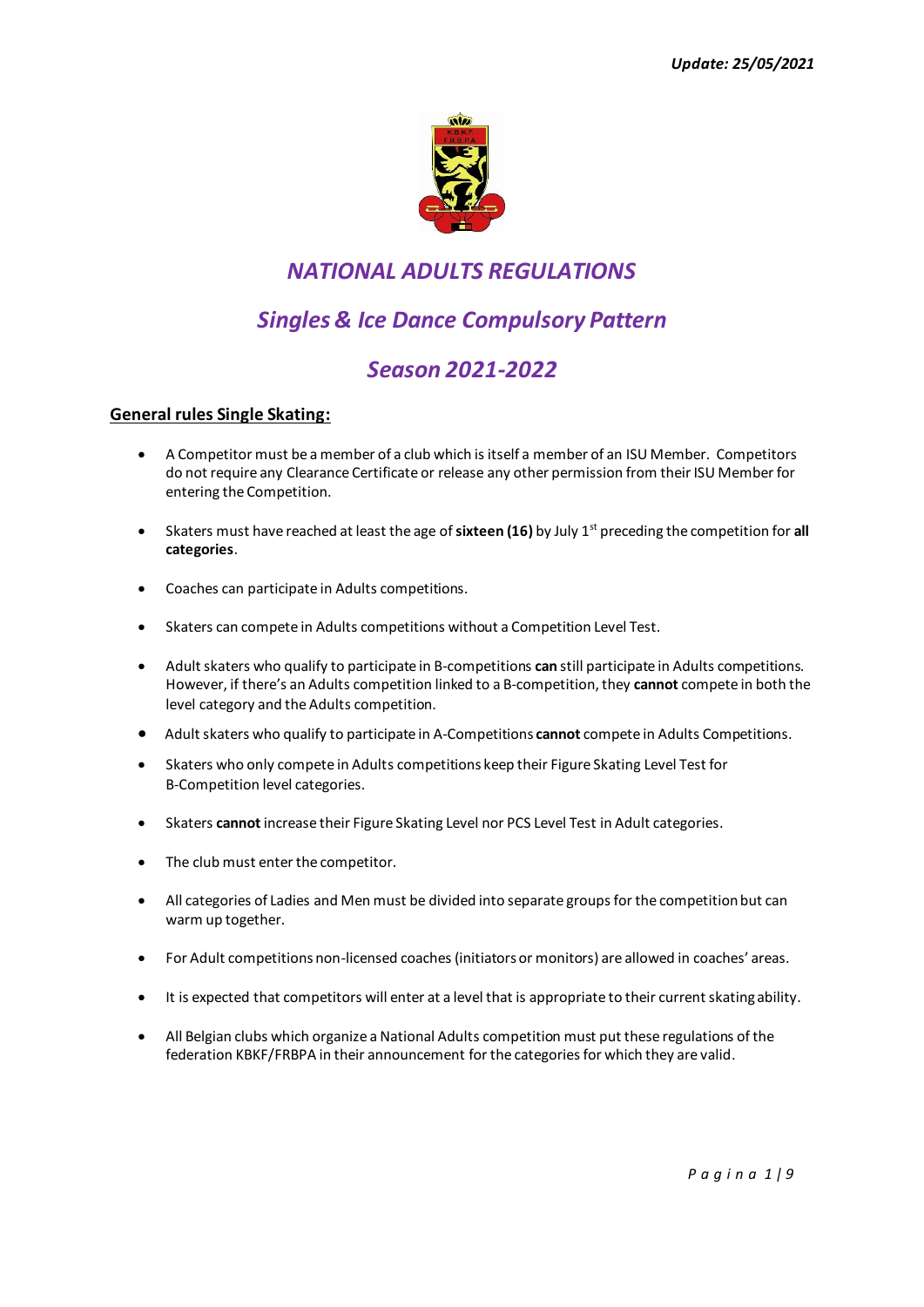### **The National Adult Figure Skating Single Regulations will include the following disciplines:**

- **Adult Bronze Free Skating Ladies and Men**  This is a category for skaters who can execute all single jumps but NO single Axel.
- **Adult Silver Free Skating Ladies and Men** This is a category for skaters who can execute all single jumps **including** single Axel.
- **Adult Gold Free Skating Ladies and Men** This is a category for skaters who can execute all single jumps including single Axel and double jumps but NO double Flip, double Lutz and no double Axel.
- **Adult Master Free Skating Ladies and Men** This is a category for skaters who can execute all single and double jumps including double Axel and triples.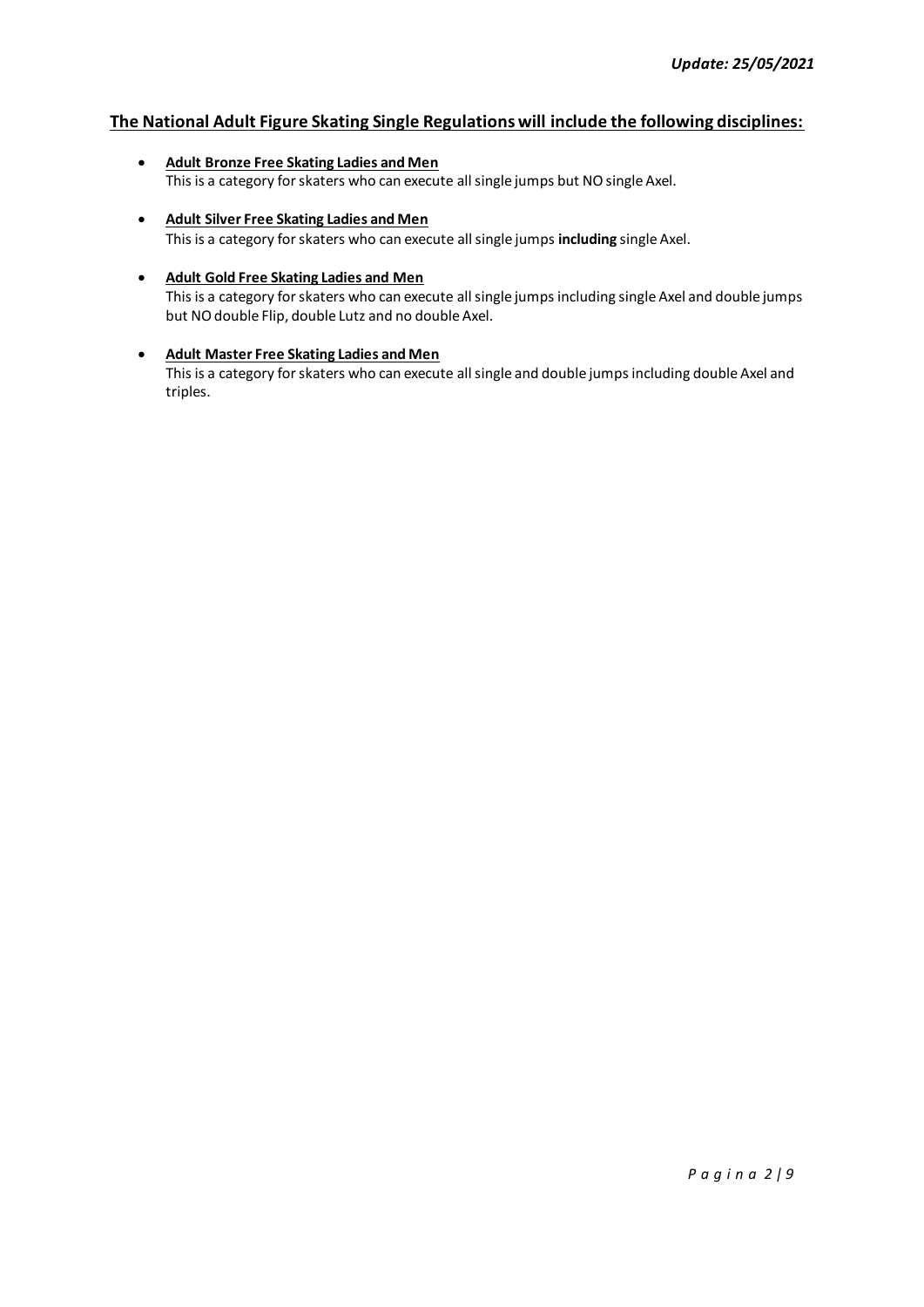## *ADULT BRONZE FREE SKATING*

**Warm-up:** 4 minutes for Ladies and Men

#### **The maximum time for Ladies and Men**: Maximum 1:40 min +/- 10 sec.

#### **A competitor in the bronze free skating event must perform a well-balanced program that may contain:**

A maximum of four (4) jump elements, consisting only of single jumps. **Axel type jumps, double jumps and triple jumps are NOT permitted.** There may up to two (2) jump combinations in the free program.

- Each jump combination may consist of two (2) listed jumps.
	- Each listed jump may be performed a maximum of two (2) times.

A maximum of two (2) spins of a different abbreviation one of which must be a spin in one position with no change of foot. **Flying spins are NOT permitted**.

- The spins must have a required minimum number of revolutions: three (3) for a spin in one position with no change of foot, and six (6), (3+3) for a spin with change of foot.
- A spin that has no basic position with 2 revolutions will receive no level and no value, however a spin with less than 3 revolutions is considered as a skating movement and not a spin.
- Spin combinations must include a minimum of two (2) different basic positions with two (2) revolutions in each of these positions anywhere within the spin. To receive full value, a spin combination must include all three (3) basic positions.
- The change of foot in any spin must be preceded and followed by a spin position with at least three (3) revolutions.
- Only features up to level 1 will be counted. Any additional features will not count for level requirements and will be ignored by the Technical Panel.

A maximum of one (1) Choreographic Sequence, covering at least half (1/2) of the ice surface.

- A choreographic sequence consists of any kind of movements like steps, turns, spirals, arabesques, spread eagles, Ina Bauer's, hydro blading, transitional (unlisted) jumps, spinning movements etc.
- The pattern is not restricted.
- A choreographic sequence has a base value and will be evaluated by the judges GOE only.

**The 5 Program Components are judged Component factor for ladies and men**: 1.6  **FALL: -0.5 Pt**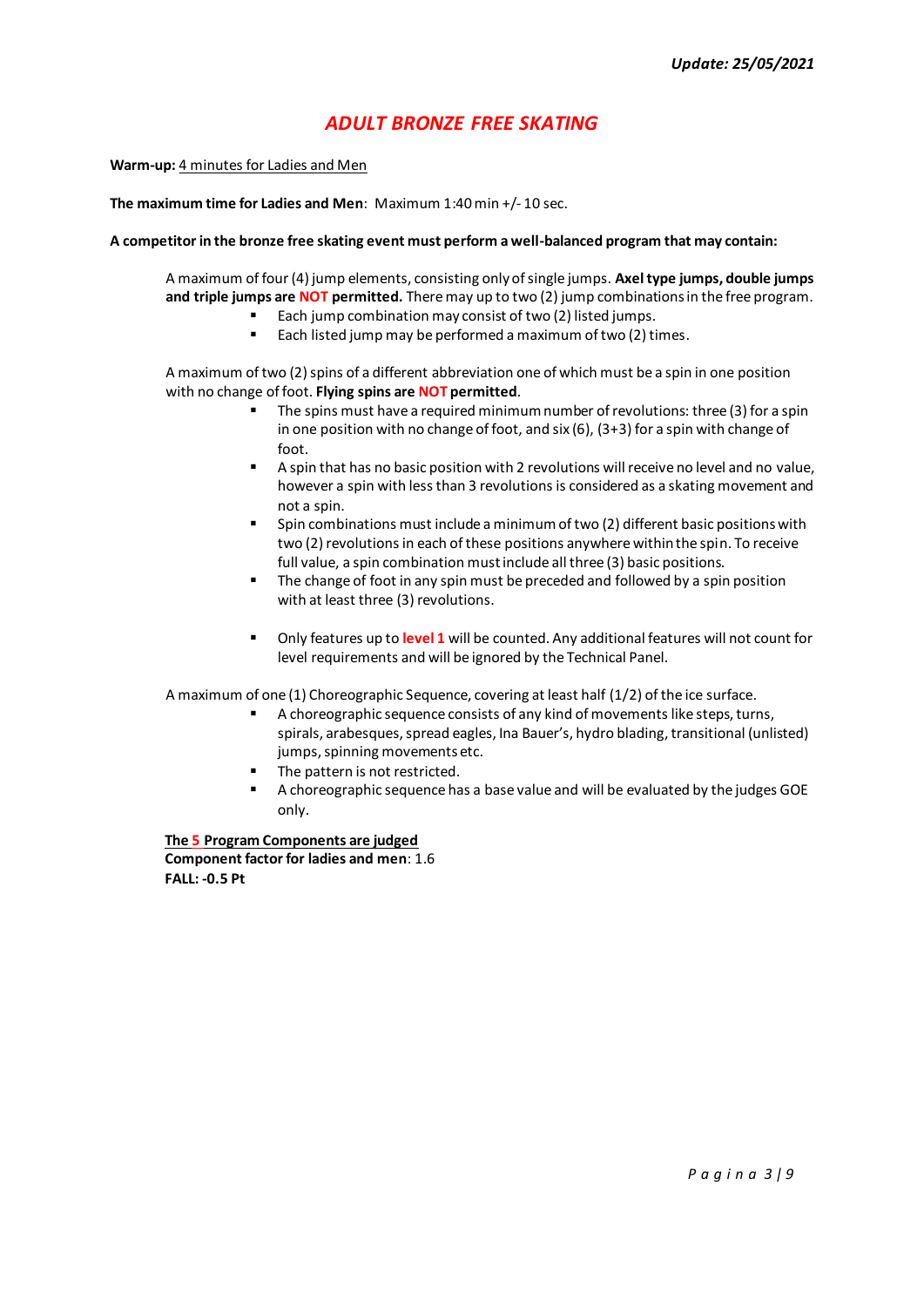## *ADULT SILVER FREE SKATING*

**Warm-up:** 4 minutes for Ladies and Men

**The maximum time for Ladies and Men: Maximum 2:00 min +/-10 sec.** 

#### **A competitor in the silver free skating event must perform a well-balanced program that may contain:**

A maximum of five (5) jump elements, consisting of any single jumps (**including the single Axel**). **Double jumps and triple jumps are NOT permitted.** There may up to two (2) jump combinations or jump sequences in the free program.

- One (1) jump combination may consist of up to three (3) listed jumps. The other jump combination may consist of two (2) jump combination of listed jumps.
- A jump sequence consists of two (2) listed jumps, beginning with any listed jump, immediately followed by an Axel type jump with a direct step from the landing curve of the first jump to the take-off curve of the Axel jump.
- Each listed jump may be performed a maximum of two (2) times.
- Please not that the Euler (half-loop) is considered as a listed jump only when used in a combination in between two listed jumps.
- Non-listed jumps may be included in the program as part of the connecting footwork.

A maximum of two (2) spins of a different abbreviation one of which must be a spin combination. Flying spins ARE permitted**.**

- The spins must have a required minimum number of revolutions: four (4) for any spin with no change of foot, and eight (8) for any spin with change of foot.
- A spin that has no basic position with two (2) revolutions will receive no level and no value, however a spin with less than three (3) revolutions is considered as a skating movement and not a spin.
- The change of foot in any spin must be preceded and followed by a spin position with at least three (3) revolutions.
- A spin combination must include a minimum od two (2) different basic positions with two (2) revolutions in each of these positions anywhere within the spin. To receive full value, a spin combination must include all three (3) basic positions.
- Only features up to **level 2** will be counted. Any additional features will not count for level requirements and will be ignored by the Technical Panel.

A maximum of one (1) Step Sequence , utilizing at least half (1/2) of the ice surface.

Only the first executed attempt of a step sequence will contribute to the technical score.

**The 5 Program Components are judged Component factor for Ladies and Men**: 1.6  **FALL -0.5 Pt**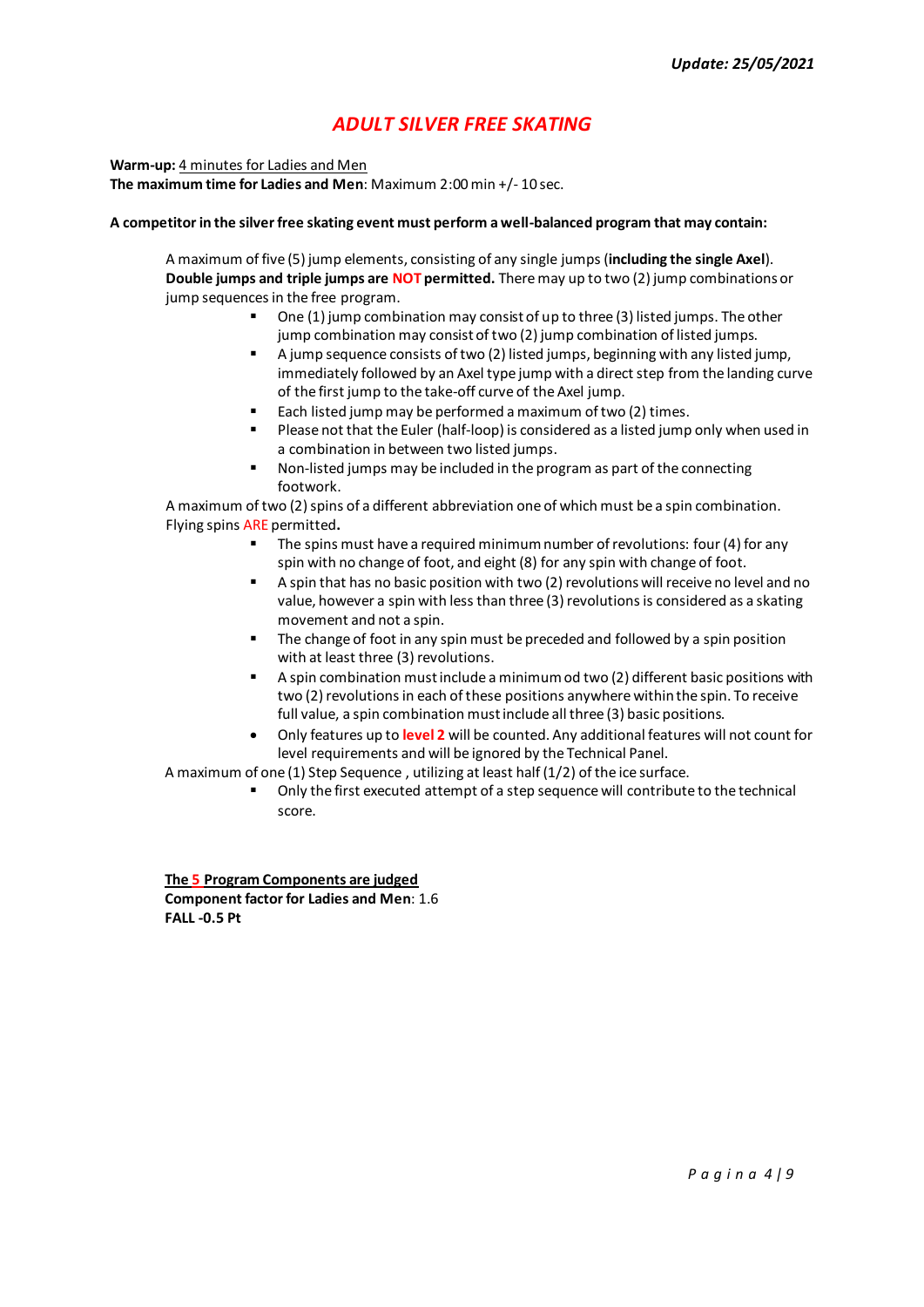# *ADULT GOLD FREE SKATING*

**Warm-up:** 4 minutes for Ladies and Men

**The maximum time for Ladies and Men**: Maximum 2:40min +/- 10 sec.

#### **A competitor in the gold free skating event must perform a well-balanced program that may contain:**

A maximum of six (6) jump elements, consisting of any single jumps (including the single Axel) or double jumps. **Double Flip, double Lutz, double Axel and triple jumps are NOT permitted.** There may up to three (3) jump combinations or jump sequences in the free program.

- One  $(1)$  jump combination may consist of up to three  $(3)$  listed jumps. Two  $(2)$  jump combination may consist of two (2) listed jumps.
- A jump sequence consists of two (2) listed single or double jumps, beginning with any listed jump, immediately followed by an Axel type jump with a direct step from the landing curve od the first jump to the take-off curve of the Axel jump.
- Each listed jump may be performed a maximum of two (2) times.
- Please not that the Euler (half-loop) is considered a listed jump only when used in a combination in between two listed jumps.
- Non-listed jumps may be included in the program as part of the connecting footwork.

A maximum of three (3) spins of a different abbreviation one (1) of which must be a spin combination with a change of foot and one (1) of which must be a flying spin or spin with flying entrance.

- The spins must have a required minimum number of revolutions: four  $(4)$  for any spin with no change of foot, and eight (8) for any spin with change of foot.
- A spin that has no basic position with two (2) revolutions will receive no level and no value, however a spin with less than three (3) revolutions is considered as a skating movement and not a spin.
- A spin combination must include a minimum or two (2) different basic positions with two (2) revolutions in each of these positions anywhere within the spin. To receive full value, a spin combination must include all three (3) basic positions.
- The change of foot in any spin must be preceded and followed by a spin position with at least three (3) revolutions.
- Only features up to **level 3** will be counted. Any additional features will not count for level requirements and will be ignored by the Technical Panel.

A maximum of one (1) Step Sequence, fully utilizing the ice surface.

Only the first executed attempt of a step sequence will contribute to the technical score.

**The 5 Program Components are judged Component factor for Ladies and Men**: 1.6

 **FALL -1.0 Pt**.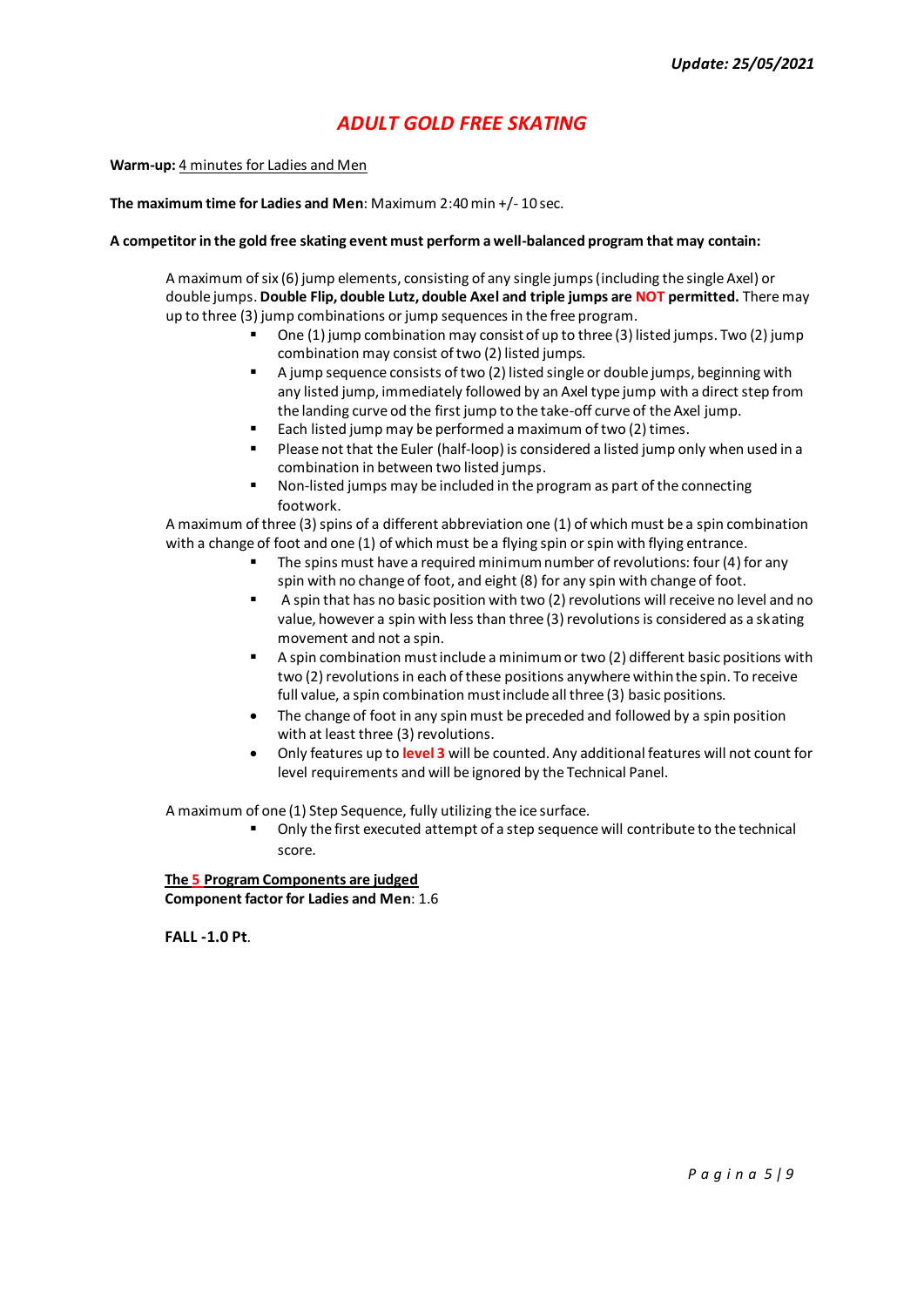## *ADULT MASTER FREE SKATING*

**Warm-up:** 4 minutes for Ladies and Men

**The maximum time for Ladies and Men:** Maximum 3:00 min +/- 10 sec.

#### **A competitor in the master free skating event must perform a well-balanced program that may contain:**

A maximum of six (6) jump elements, one of which must be an Axel type jump. **Single, double and triple jumps are permitted.** There may up to three (3) jump combinations or jump sequences in the free program.

- One  $(1)$  jump combination may consist of up to three  $(3)$  listed jumps. Two  $(2)$  jump combination may consist of two (2) listed jumps.
- A jump sequence consists of two (2) listed jumps of any number of revolutions, beginning with any listed jump, immediately followed by an Axel type jump with a direct step from the landing curve of the first jump to the take-off curve of the Axel jump.
- Each listed jump may be performed a maximum of two (2) times.
- Please note that the Euler (half-loop) is considered as a listed jump only when used in combination in between two listed jumps.
- Non-listed jumps may be included in the program as part of the connecting footwork.

A maximum of three (3) spins of a different abbreviation, one (1) of which must be a spin combination with a change of foot and one (1) must be a flying spin or a spin with flying entrance.

- The spins must have a required minimum number of revolutions: five (5) for any spin with no change of foot, and eight (8) for any spin with a change of foot.
- A spin that has no basic position with two (2) revolutions will receive no level and no value, however a spin with less than three (3) revolutions is considered as a skating movement and not a spin.
- A spin combination must include a minimum or two (2) different basic positions with two (2) revolutions in each of these positions anywhere within the spin. To receive full value, a spin combination must include all three (3) basic positions.
- The change of foot in any spin must be preceded and followed by a spin position with at least three (3) revolutions.
- Only features up to **level 4** will be counted. Any additional features will not count for level requirements and will be ignored by the Technical Panel.

A maximum of one (1) Step Sequence, fully utilizing the ice surface.

Only the first executed attempt of a step sequence will contribute to the technical score.

**The 5 Program Components are judged Component factor for Ladies and Men**: 1.6  **FALL -1.0 Pt**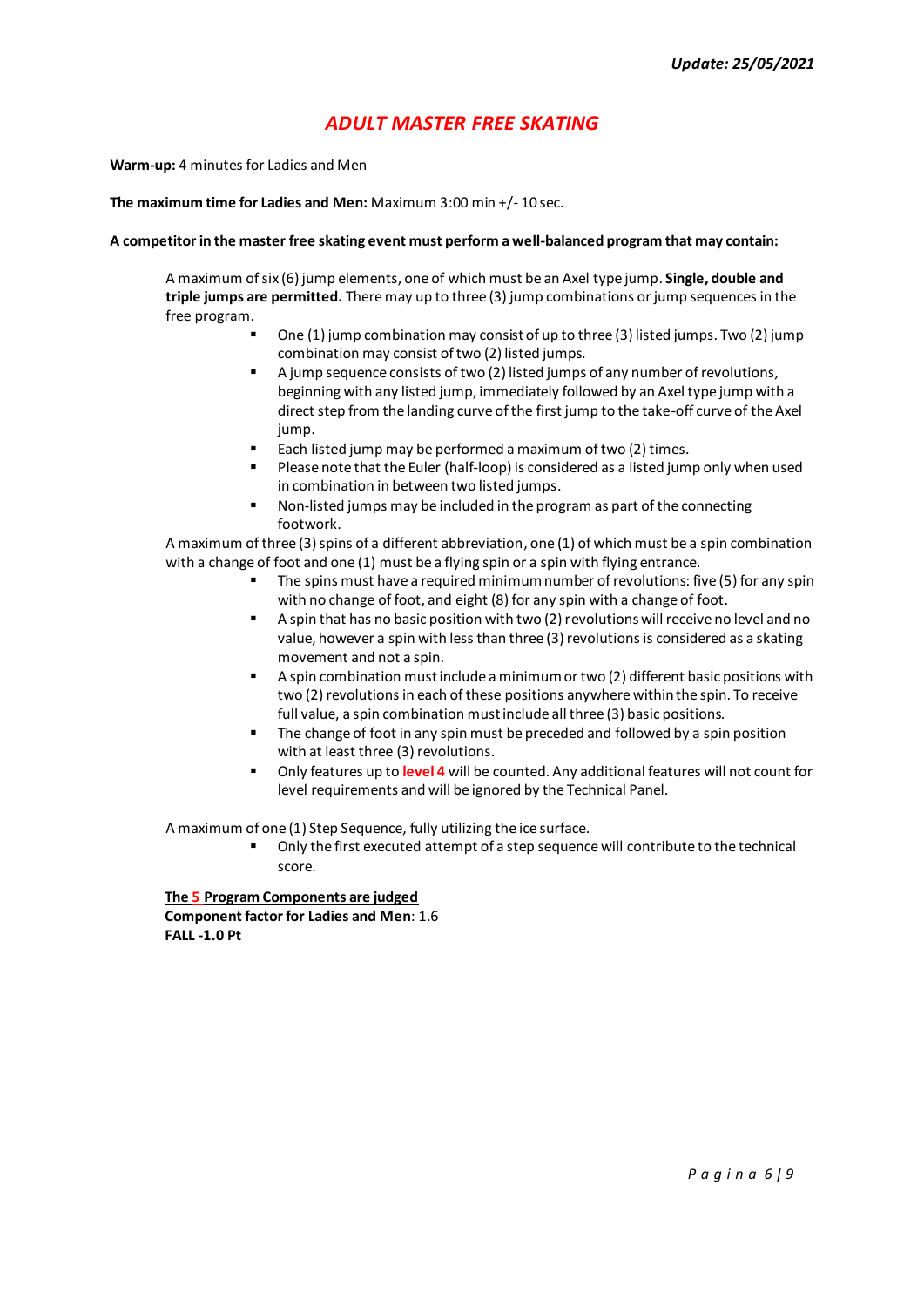### **General rules Ice Dance Compulsory Pattern:**

#### **AGE CATEGORIES FOR ICE DANCE COMPULSORY PATTERN:**

#### **Age category Kids - Ladies and Men:**

• Skaters have not reached the age of eighteen (18) by July  $1<sup>st</sup>$  preceding the competition for all categories.

#### **Age Category Young Adults - Ladies and Men:**

- Skaters have reached at least the age of eighteen (18) by July  $1<sup>st</sup>$  preceding the competition for all categories.
- Skaters have not reached the age of twenty-nine (29) by July  $1<sup>st</sup>$  preceding the competition for all categories.

#### **Age Category Class 1 - Ladies and Men:**

- Skaters have reached at least the age of twenty-nine (29) by July  $1<sup>st</sup>$  preceding the competition for all categories.
- Skaters have not reached the age of thirty-nine (39) by July  $1<sup>st</sup>$  preceding the competition for all categories.

#### **Age Category Class 2 - Ladies and Men:**

- Skaters have reached at least the age of thirty-nine (39) by July  $1<sup>st</sup>$  preceding the competition for all categories.
- Skaters have not reached the age of forty-nine (49) by July 1<sup>st</sup> preceding the competition for all categories.

#### **Age Category Class 3 - Ladies and Men:**

- Skaters have reached at least the age of forty-nine (49) by July  $1<sup>st</sup>$  preceding the competition for all categories.
- Skaters have not reached the age of fifty-nine (59) by July  $1<sup>st</sup>$  preceding the competition for all categories.

#### **Age Category Class 4 - Ladies and Men:**

- Skaters have reached at least the age of fifty-nine (59) by July  $1<sup>st</sup>$  preceding the competition for all categories.
- Skaters have not reached the age of sixty-nine (69) by July  $1<sup>st</sup>$  preceding the competition for all categories.

#### **Age Category Class 5 - Ladies and Men:**

- Skaters have reached at least the age of sixty-nine (69) by July  $1<sup>st</sup>$  preceding the competition for all categories.
- Skaters have not reached the age of seventy-nine (79) by July  $1<sup>st</sup>$  preceding the competition for all categories.

#### **Age Category Class 6 - Ladies and Men:**

• Skaters have reached at least the age of seventy-nine (79) by July 1<sup>st</sup> preceding the competition for all categories.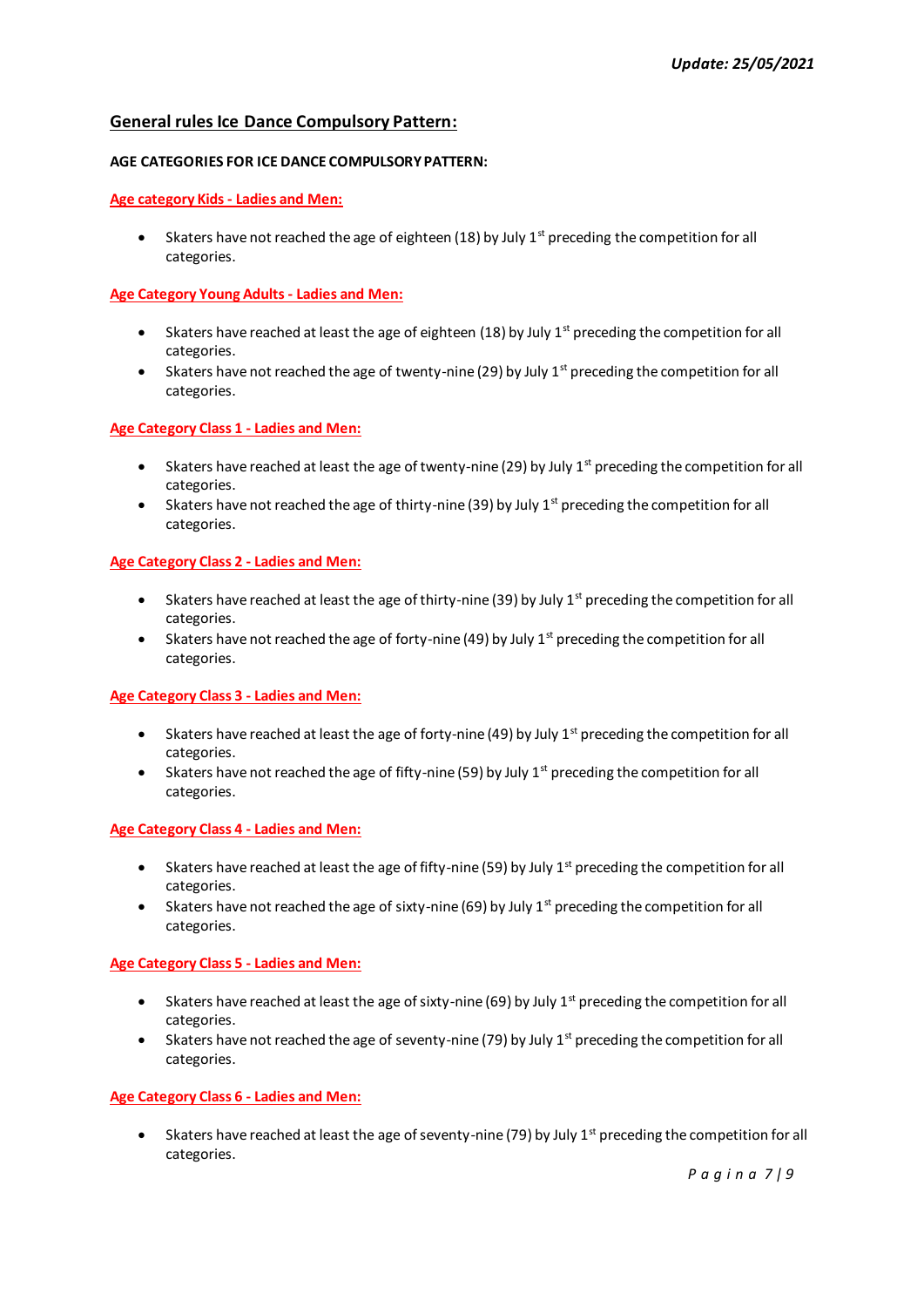### **LEVEL CATEGORIES ICE DANCE COMPULSORY:**

#### **Gold Dance level:**

| Pattern Dance:                          | Westminster Waltz<br>Argentine Tango                                    | 2 sequences<br>2 sequences |
|-----------------------------------------|-------------------------------------------------------------------------|----------------------------|
| <b>Pre-Gold Dance level:</b>            |                                                                         |                            |
| Pattern Dance:                          | Paso Double<br>Viennese Waltz                                           | 2 sequences<br>2 sequences |
| <b>Silver level:</b>                    |                                                                         |                            |
| Pattern Dance:                          | <b>Starlight Waltz</b><br>Tango                                         | 2 sequences<br>3 sequences |
| <b>Pre-Silver level:</b>                |                                                                         |                            |
| Pattern Dance:                          | Rocker Foxtrot<br><b>Blues</b>                                          | 3 sequences<br>3 sequences |
| <b>Bronze level:</b>                    |                                                                         |                            |
| Pattern Dance:                          | Fourteen Step<br>European Waltz                                         | 4 sequences<br>3 sequences |
| Pre-Bronze level:                       |                                                                         |                            |
| Pattern Dance:                          | <b>Willow Waltz</b><br>Ten-Fox                                          | 3 sequences<br>3 sequences |
| <b>Preliminary 2 level:</b>             |                                                                         |                            |
| Pattern Dance:                          | Golden Skaters Waltz<br>Riverside Rhumba                                | 3 sequences<br>3 sequences |
| <b>Preliminary 1 level:</b>             |                                                                         |                            |
| Pattern Dance:                          | Dutch Waltz<br>Canasta Tango                                            | 3 sequences<br>3 sequences |
| Warm-up: for each level category 4 min. | There is one (1) minute without music and three (3) minutes with music. |                            |

For each level category, the Referee will indicate the starting points of each dance.

Factors in each dance for Program Components are:

|     | ❖ Skating Skills | 0.75 |
|-----|------------------|------|
| ❖   | Performance      | 0.50 |
| ※ 1 | Interpretation   | 0.50 |
|     | $\div$ Timing    | 0.75 |